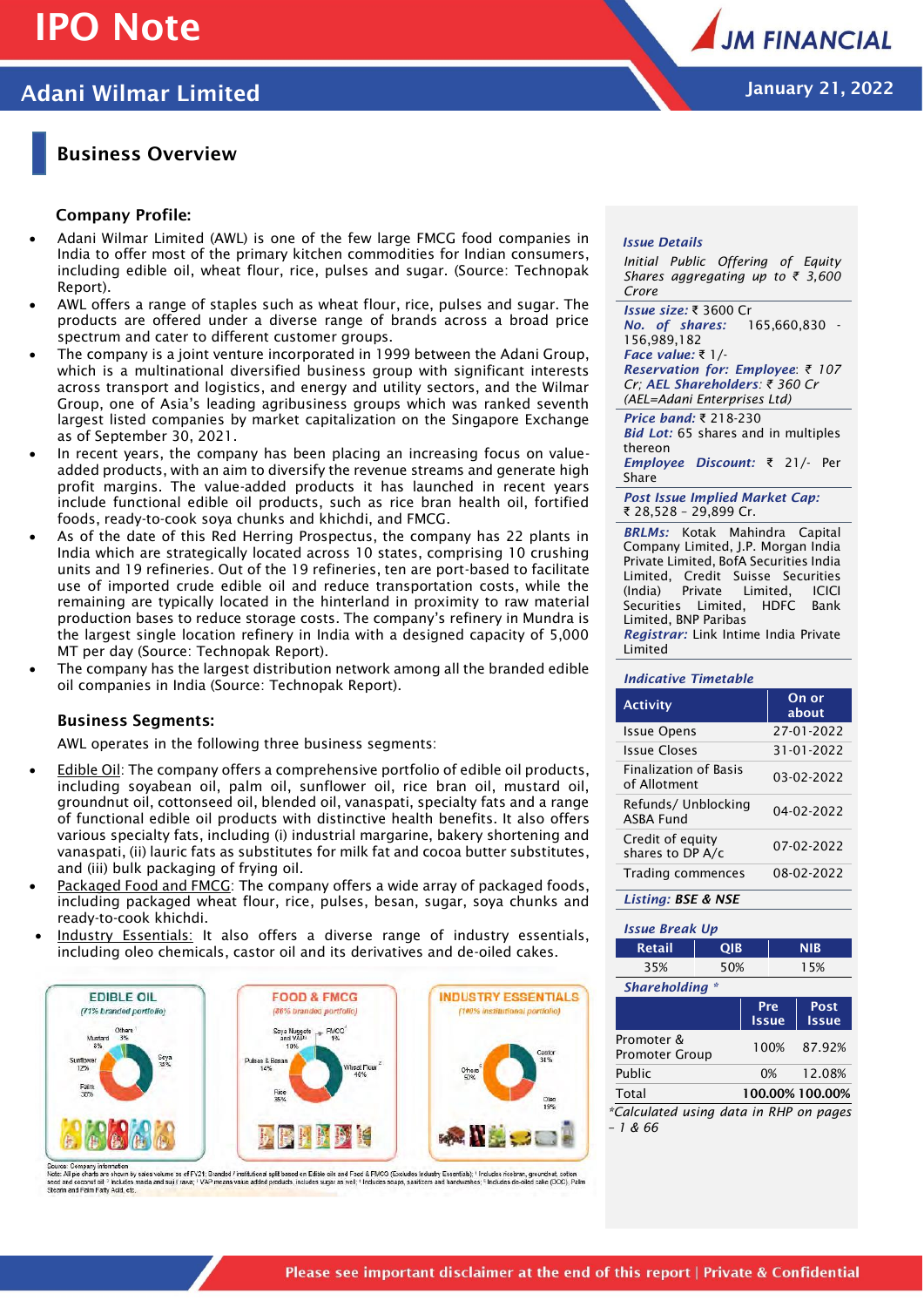### **Competitive Strengths**

**Differentiated and diversified product portfolio with market leading brands to capture large share of kitchen spends across India:** The company is one of the few large FMCG food companies in India to offer most of the primary kitchen commodities for Indian consumers, including edible oil, wheat flour, rice, pulses and sugar. It focuses on offering a wide portfolio of packaged consumer staples along with several value-added products, including ready-to-cook products and functional edible oil products, to its product portfolio in order to increase market share. The company believes that its strong brand recall has enabled it to market products at a premium price.

**Leading consumer product company in India with leadership in branded edible oil and packaged food business:** As of March 31, 2021, the ROCP market share of the company's branded edible oil was 18.30%, putting it as the dominant No. 1 edible oil brand in India (Source: Nielsen Retail Index – MAT March 2021). "Fortune", its well-known flagship brand, is the largest selling edible oil brand in India. Over the past two decades, the company has established its leadership across different product offerings in the edible oil market in India. The company forayed into food products in the fiscal year 2013 and currently offers an extensive array of food products. It is among the top 5 fastest growing packaged food companies in India, based on the growth in revenues during the last five years (Source: Technopak Report).

**Market leading position in industry essentials:** The company was among the five largest basic oleochemical manufacturers in India in terms of revenue as of March 31. 2020, and the largest manufacturer of stearic acid and glycerine in India with a market share of 32% and 23%, respectively (Source: Technopak Report).

**Strong raw material sourcing capabilities:** The company's raw material sourcing capabilities are supported by its market standing and extensive business networks. It imports a significant portion of raw materials, and the market leadership has facilitated the company to source raw materials from top global suppliers from the international markets. In India, the company has established a broad procurement network of its channel partners that include agents acting on behalf of farmers, traders, aadatiyas (middlemen), market yard players, commission agents and brokers across the key raw material producing belts.

**Integrated business model with well-established operational infrastructure and strong manufacturing capabilities:**  The company operates an integrated manufacturing infrastructure to derive cost efficiency across different business lines. Its integrated infrastructure includes backward and forward integration, integration of manufacturing capacities of edible oils and packaged foods at the same locations. As of the date of this Red Herring Prospectus, the company has 22 plants in India which are strategically located across 10 states, comprising 10 crushing units and 19 refineries with an aggregate designed capacity of 8,525 MT per day and 16,285 MT per day, respectively, as of September 30, 2021. In addition, as of September 30, 2021, the company had 36 tolling units across India to cater to the excess demand and ensure its presence across different parts of the country, which produce mustard oil, rice bran oil, wheat flour, rice, pulses, sugar, soya chunks and khichdi with raw materials it provides.

**Extensive pan-India distribution network:** From the financial year 2019 to the financial year 2021, the number of company's distributors in India experienced a 33% growth. As of September 30, 2021, it had 5,590 distributors in India located in 28 states and eight union territories, catering to over 1.6 million retail outlets, representing approximately 35% of the retail outlets in India (Source: Technopak Report). The company's pan-India presence is supported by a robust distribution infrastructure to ensure the availability of its products. Apart from this, the company's online sales in India through e-commerce platforms increased by 53.30% from the financial year 2020 to 2021.

**Focus on environmental and social sustainability:** The company is committed to maintaining environmental and social sustainability. Its efforts towards environmental and social sustainability include sourcing sustainable palm oil, promoting green energy, conserving water, using recyclable packaging & community upliftment. Further, a number of manufacturing facilities of the company have received ISO 14001 certifications for environmental management systems and/or ISO 45001 certifications for occupational health and safety management systems. It has adopted a sustainability policy approved by the Board, which is available on the website.

**Strong parentage with professional management and experienced board**: The company is a joint venture incorporated by the Adani Group and Wilmar Group. The Adani Group is a multinational diversified business group with significant interests across transport and logistics, including ports, shipping, airports and railways, and energy and utility sectors, including power generation, transmission and distribution. The company benefits from the Adani Group's indepth understanding of local markets, extensive experience in domestic trading and advanced logistics network and leverage on Wilmar Group's global sourcing capabilities and technical know-how. The company has an experienced senior management team of qualified and experienced professionals that help to implement its business strategies in an efficient manner and to continue to build on the track record of successful product offerings.

For further details, refer to 'Competitive Strengths' page 142 of RHP

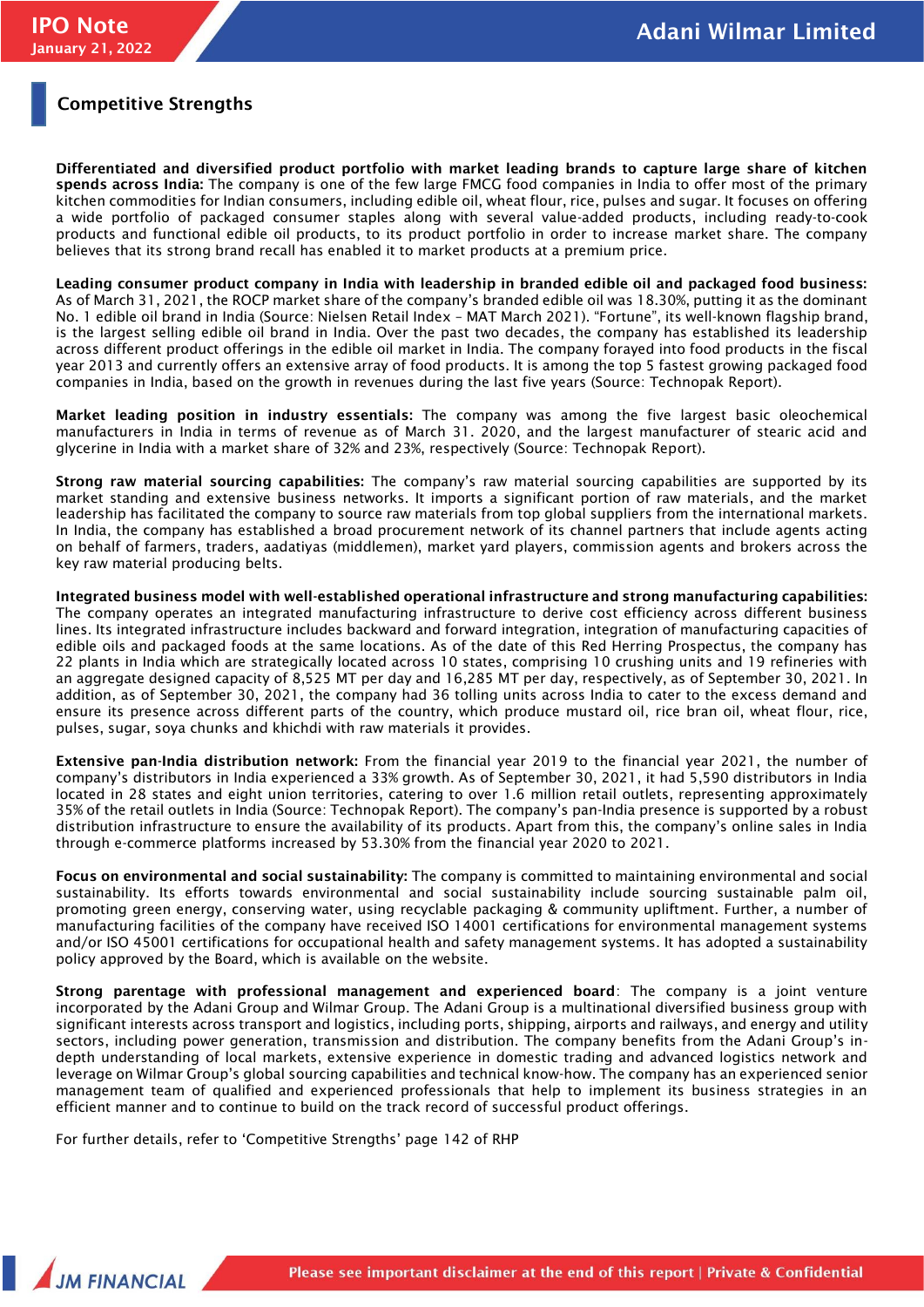### **Business Strategies**

**Become the leading packaged food and FMCG company in India:** The company leverages its established brands, expertise and the industry trends to further strengthen the portfolio of its core "in the kitchen" products. It also intends to enhance the packaged food portfolio by introducing new value-added products, including functional foods and healthy foods, to target the young demographic. The company will also continue to strengthen its leading position in the edible oil market by introducing additional premium products. To target health conscious consumers, the company aim to focus on health benefits in its development of new edible oil products.

**Further expand the distribution network with an omni-channel approach:** The company strives to expand its distribution network in order to further penetrate both urban and rural areas and increase sales. It will continue to increase the coverage of its retail outlets. In the meantime, the company will continue to adopt its omni-channel strategy and endeavor to extend the customer reach through e-commerce platforms. It aims to expand online reach in India from current 25 cities to 100 cities in the next few years. It also aims to have more than 40 Fortune Mart stores opened across India in the next few years. Additionally, the company intends to build separate distribution channels for its masstige brands to compete with regional brands and further penetrate regional markets.

**Focus on increasing brand awareness:** The company will continue to invest in strengthening its brands in India. In the financial years 2019, 2020, 2021 and the six months ended September 30, 2021, its advertising expenses were ₹1,356.47 million, ₹1,662.85 million, ₹1,563.76 million and ₹1,004.37 million, or 0.47%, 0.56%, 0.42% and 0.41% of its revenue from operations, respectively. The company will employ celebrity endorsement, digital advertising and other brand building initiatives in its marketing campaigns to increase brand awareness.

**Continue to launch new products and enhance customer base:** The company plans to launch new products to capture consumer trends. It has been evaluating new products in adjacent categories, based on a set of criteria, including its ability to create a differentiated offering, competitive intensity, go-to-market capability, back-end product fitment, category, scale and profitability of the new products. The company expects new products to increase its market share and further expand the customer base.

**Pursue strategic acquisitions**: The company pursues strategic acquisitions when opportunities rise. Through acquisitions, it seeks to expand geographic presence & include additional products in the portfolio. The strategy to acquire brands and businesses will be guided by the principle to enhance not only the product portfolio but also to derisk the company's business from dependency on any single product or category.

**Focus on multiple drivers for margin expansion:** To drive its margin expansion, the company intends to focus on Market share consolidation, integrated manufacturing facilities, optimizing overheads, leveraging scale to improve sourcing and ramp-up sales. Its scale will help the company in the procurement of raw materials from reliable sources at competitive prices and also optimize sales by leveraging existing distribution channels.

For further details, refer to 'Strategies' page 146 of RHP

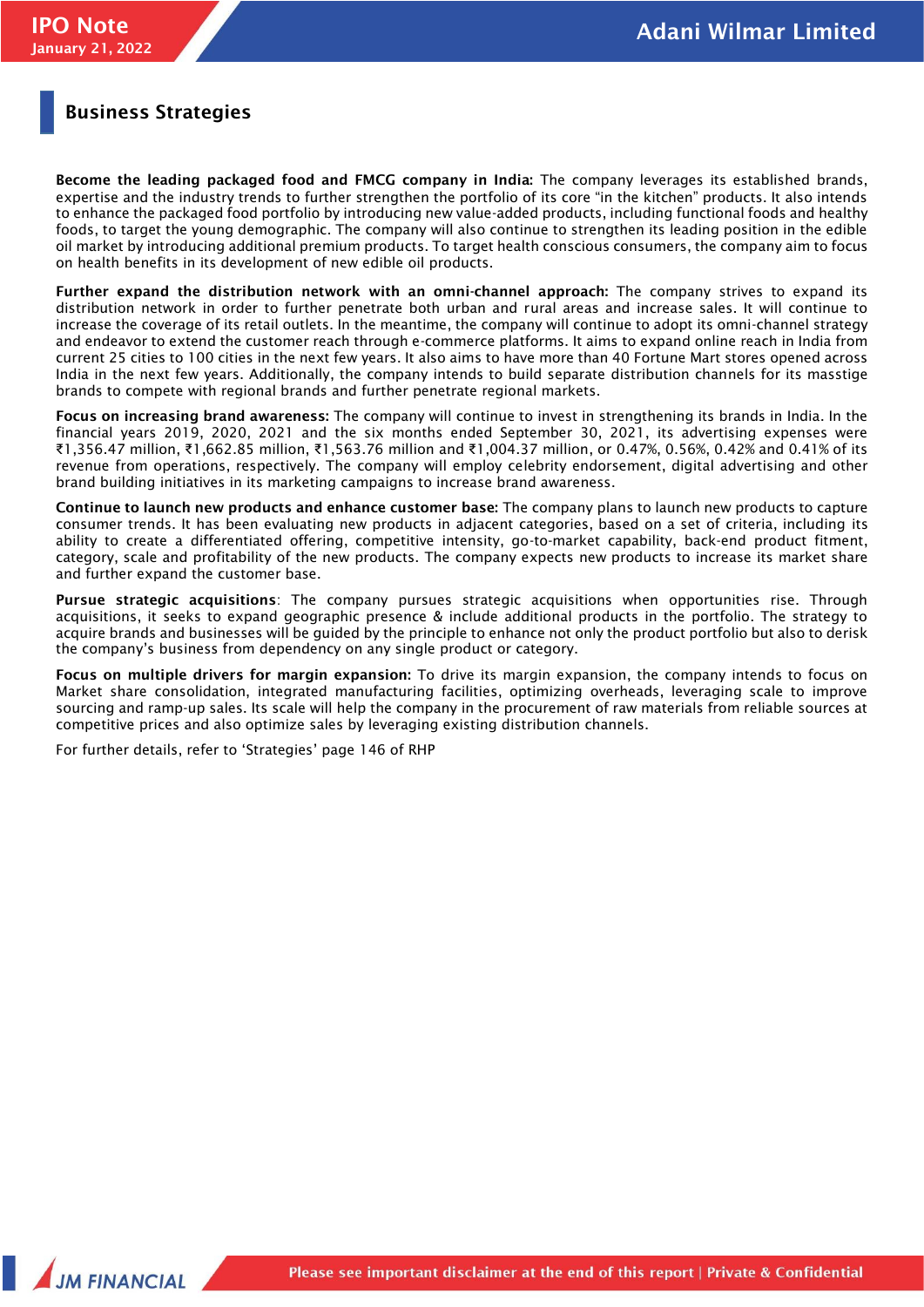### **Profile of Directors**

**Kuok Khoon Hong** is the Non-Executive Chairman of the Company. He holds a bachelor's degree in business administration from the University of Singapore. He has over 40 years of experience in the agribusiness industry. He is the co-founder of Wilmar International Limited and currently, he is the Chairman and Chief Executive Officer of Wilmar International Limited. He was appointed to the Board of Directors with effect from February 27, 1999**.** 

**Angshu Mallick** is the Chief Executive Officer and Managing Director of the Company. He holds a bachelor's degree in dairy technology from Dairy Science College, National Dairy Research Institute, Karnal and a post graduate diploma in rural management from Institute of Rural Management, Anand. He has over 35 years of experience in marketing and sales in the food industry. Previously, he was working with Gujarat Co-operative Milk Marketing Federation Limited as Manager, Marketing and Distribution and has been working with Adani Wilmar Ltd. since March 1999. He was appointed to the Board of Directors with effect from April 1, 2021.

**Pranav Vinod Adani** is the Non-Executive, Non-Independent Director of the Company. He holds a bachelor's degree of science in business administration from Boston University, United States. He has been working with the Adani Group since 1999 and currently heads the oil and gas, city gas distribution and agri infrastructure businesses of Adani Group. He was appointed to the Board of Directors with effect from April 1, 2008.

**Malay Ramesh Mahadevia** is a Non-Executive, Non-Independent Director of the Company. He holds a bachelor's and master's degree in dental surgery from University of Bombay and degree of doctor of philosophy (science) from Gujarat University. He has been working with the Adani Group since 1993 and was the Group HR Director of Adani Group. He was appointed to the Board of Directors with effect from June 17, 2019.

**Madhu Ramachandra Rao** is an Independent Director of the Company. He holds a bachelor's degree in commerce from University of Bombay and has passed the final examination held by the Institute of Chartered Accountants of India. Prior to joining Adani Wilmar Ltd., he was the chief financial officer and president of Shangri-La International Hotel Management Limited and was an executive director of Shangri-La Asia Limited in Hong Kong. He was appointed to the Board of Directors with effect from June 10, 2021.

**Dorab Erach Mistry** is an Independent Director of the Company. He passed the examination for the bachelor's degree in commerce from the University of Bombay and the final examination held by the Institute of Chartered Accountants of India. He has been working with the Godrej Group since 1976 and is currently the managing director of Godrej International Trading & Investments Pte Ltd., Singapore. He was appointed to the Board of Directors with effect from June 10, 2021.

**Dipali H Sheth** is an Independent Director of the Company. She holds a bachelor's degree in economics from University of Delhi. Prior to joining Adani Wilmar Ltd., she has worked with RBS Business Services India Private Limited as a country head of human resources, Standard Chartered Bank, Procter & Gamble Distribution Company Limited and DCM Limited. She was appointed to the Board of Directors with effect from June 10, 2021.

**Anup Pravin Shah** is an Independent Director of the Company. He passed the examination for the bachelor's degree in commerce and holds a degree of doctor of philosophy (commerce) from the University of Mumbai. He is a certified chartered accountant and has been associated with Pravin P Shah & Co., Chartered Accountants as a partner since 2001. He was appointed to the Board of Directors with effect from July 20, 2021.

Given above is the abstract of data on directors seen on page 186 of the RHP

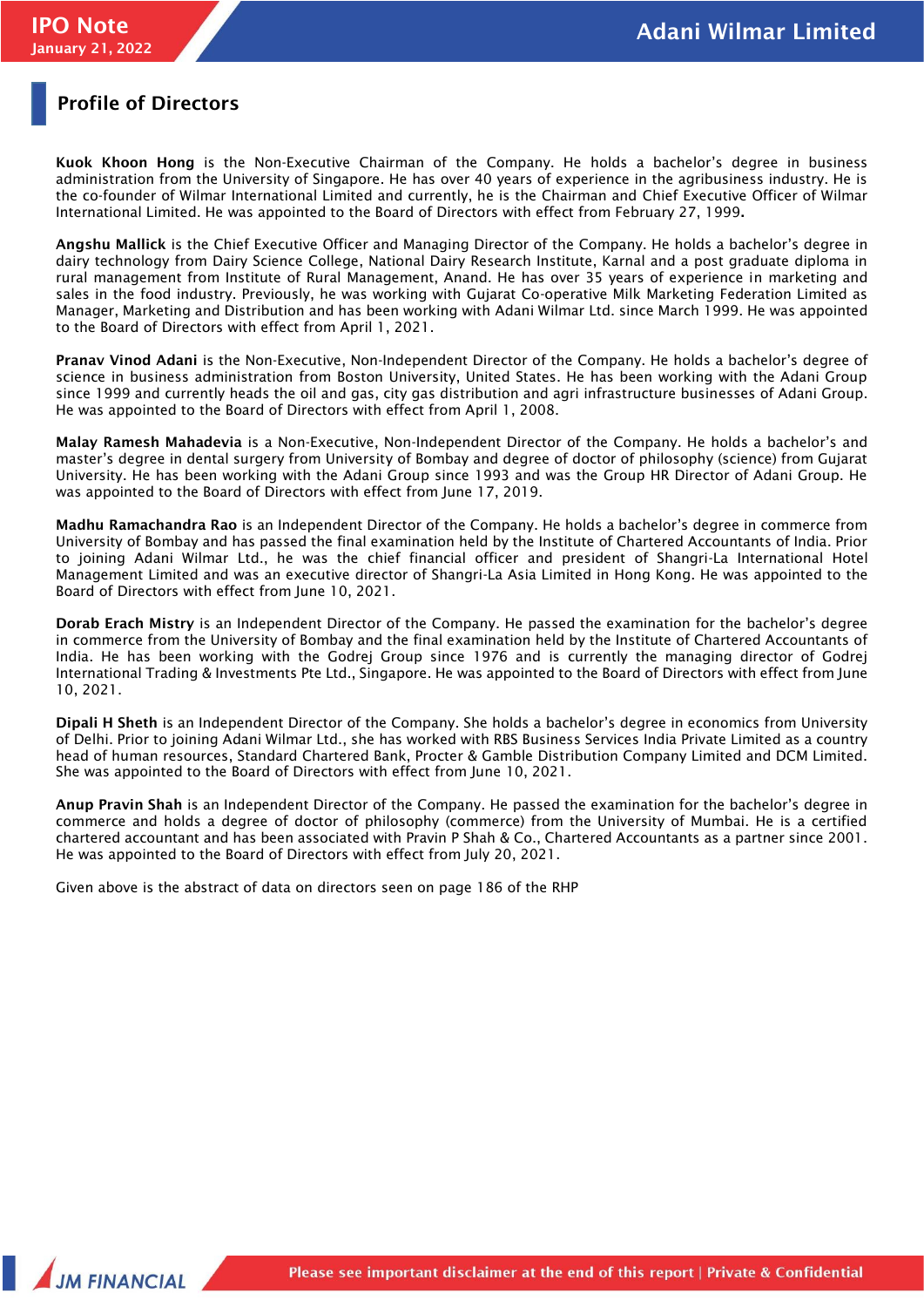## **Object of the Offer**

The Net Proceeds are proposed to be utilised in accordance with the details provided in the following table:

| <b>Particulars</b>                             | <b>Amount (Rs. In Million)</b> |
|------------------------------------------------|--------------------------------|
| Capital Expenditure                            | 19,000.00                      |
| Repayment/prepayment of company's borrowings   | 10,589.00                      |
| Funding strategic acquisitions and investments | 4,500.00                       |
| General corporate purposes <sup>(1)</sup>      | [•]                            |
| Total                                          | $\lceil \bullet \rceil$        |

*(1) To be finalised upon determination of the Issue Price and updated in the Prospectus prior to filing with the RoC. The amount utilised for general corporate purposes shall not exceed 25% of the Net Proceeds.*

## **Comparison with peers**

| Company                                  | $FV/Share$ (₹) | <b>EPS (Basic)</b> | <b>RONW</b> | NAV ( $\bar{\tau}$ per<br>share) | $P/E$ (times)          |
|------------------------------------------|----------------|--------------------|-------------|----------------------------------|------------------------|
| Adani Wilmar Limited                     |                | 6.37               | 22.06%      | 28.86                            | $\left[\bullet\right]$ |
| Hindustan Unilever Limited               |                | 34.03              | 16.80%      | 202.99                           | 69.63                  |
| Britannia Industries Limited             |                | 77.43              | 51.60%      | 148.8                            | 46.79                  |
| <b>Tata Consumer Products</b><br>Limited |                | 9.3                | 6.00%       | 169.57                           | 78.65                  |
| Dabur India Limited                      |                | 9.58               | 22.00%      | 43.57                            | 59.05                  |
| Marico Limited                           |                | 9.08               | 36.80%      | 25.23                            | 54.03                  |
| Nestle India Limited                     | 10             | 215.98             | 103.10%     | 209.44                           | 89.73                  |

*Source: All the financial information for listed industry peers mentioned above is on a consolidated basis (unless otherwise available only on standalone basis) and is sourced from the annual reports/financial results as available of the respective company for the year ended March 31, 2021 except for Nestle India Limited for which the financials are for the year ended December 31, 2020, submitted to stock exchanges. Financial information for Adani Wilmar Limited is derived from the restated financial Information for the year ended March 31, 2021.* 

### *Notes:*

*(1) Basic EPS refers to the Basic EPS sourced from the financial statements of the companies respectively for the year ended March 31, 2021 except for Nestle India Limited for which the financials are for the year ended December 31, 2020.*

*(2) P/E Ratio has been computed based on the closing market price of equity shares on NSE on January 18, 2022, divided by the Diluted EPS provided under Note 1 above.*

*(3) RoNW is computed as net profit after tax (including profit attributable to non-controlling interest) divided by closing net worth. Net worth has been computed as sum of paid-up share capital and other equity.*

*(4) NAV is computed as the net worth divided by the outstanding number of equity shares.*

*(5) Financial information for all listed industry peers is for the year ended March 31, 2021 except for Nestle India Limited for which the financials are for the year ended December 31, 2020.*

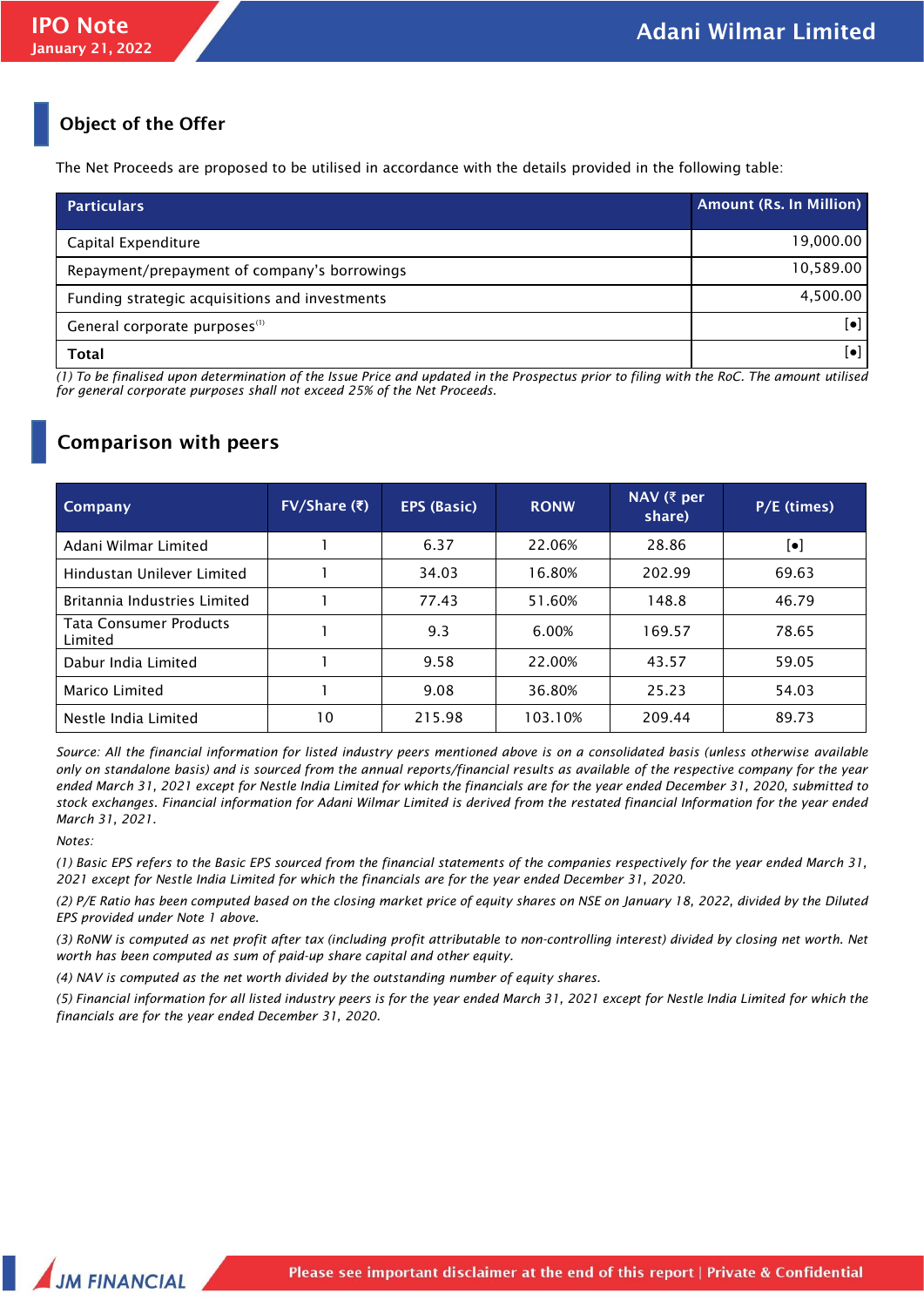(Rs. In Millions)

| <b>Particulars</b>          | As at $30th$<br>September, 2021 | As at 31 <sup>st</sup> March,<br>2021 | As at 31 <sup>st</sup> March,<br>2020 | As at 31 <sup>st</sup> March,<br>2019 |
|-----------------------------|---------------------------------|---------------------------------------|---------------------------------------|---------------------------------------|
| <b>Equity Share Capital</b> | 1,142.95                        | 1,142.95                              | 1,142.95                              | 1,142.95                              |
| Other Equity                | 35, 371. 21                     | 31,838.46                             | 24,564.02                             | 19,967.12                             |
| Net Worth                   | 36,514.16                       | 32,981.41                             | 25,706.97                             | 21,110.07                             |
| <b>Total Borrowings</b>     | 19,443.55                       | 19,040.08                             | 23,002.76                             | 18,294.56                             |
| Revenue from Operations     | 248,745.19                      | 370,904.22                            | 296,570.36                            | 287,974.59                            |
| <b>EBITDA</b>               | 8,896.58                        | 14,305.59                             | 14,194.75                             | 12,534.57                             |
| <b>EBITDA Margin</b>        | 3.56%                           | 3.85%                                 | 4.77%                                 | 4.33%                                 |
| Profit/Loss Before Tax      | 4,544.77                        | 7,566.41                              | 6,090.13                              | 5,672.52                              |
| Net Profit/Loss after tax   | 3,571.33                        | 7,276.49                              | 4,608.72                              | 3,755.21                              |
| Basic Earnings Per Share    | 3.12                            | 6.37                                  | 4.03                                  | 3.29                                  |

### **Financials (Restated Consolidated)**

Above data obtained from pages 13, 52 to 54, 140 of RHP

# **Key Risk Factors**

- The company's operations are dependent on the supply of large amounts of raw materials, such as unrefined palm oil, soyabean oil and sunflower oil, wheat, paddy and oilseeds. Unfavourable local and global weather patterns may have an adverse effect on the availability of raw materials. In addition, the company does not have long term agreements with suppliers for its raw materials. Any increase in the cost of, or a shortfall in the availability of, such raw materials could have an adverse effect on the business and results of operations, and seasonable variations could also result in fluctuations in the results of operations.
- The company depends significantly on imports of raw materials/finished goods in addition to domestic supplies, and various factors may result in an inadequate supply of raw materials/finished goods or result in an increase in its cost in order to secure sufficient raw materials/finished goods to meet the operational requirements.
- The company has a diverse range of products primarily in three business categories and its inability to manage the diversified operations may have an adverse effect on its business, results of operations and financial condition.
- The COVID-19 pandemic has affected, and could continue to affect, the global economy as a whole and markets in which the company operates.
- Certain companies within the Adani group (including certain members of its Promoters, Promoter Group and Group Companies) are involved in various legal, regulatory and other proceedings which could have an adverse impact on the company's business and reputation.
- The company derives a significant portion of its revenue from the edible oil business segment and any reduction in demand or in the production of such products could have an adverse effect on its business, results of operations and financial condition.
- The company's products are in the nature of commodities and their prices are subject to fluctuations that may affect its profitability.
- Fluctuation in the exchange rate between the Indian rupee and foreign currencies may have an adverse effect on the company's business.
- Import restrictions by other countries on the company's products may have a material adverse impact on its business, financial condition and result of operations
- The company's inability to effectively manage its growth could have an adverse effect on the business, results of operations and financial condition.
- The company relies heavily on its existing brands, the dilution of which could adversely affect the business
- The Company, its Directors, the Promoters and Subsidiaries are involved in certain legal proceedings. Any adverse decision in such proceedings may render the parties involved liable to liabilities/penalties and may adversely affect the business and results of operations.

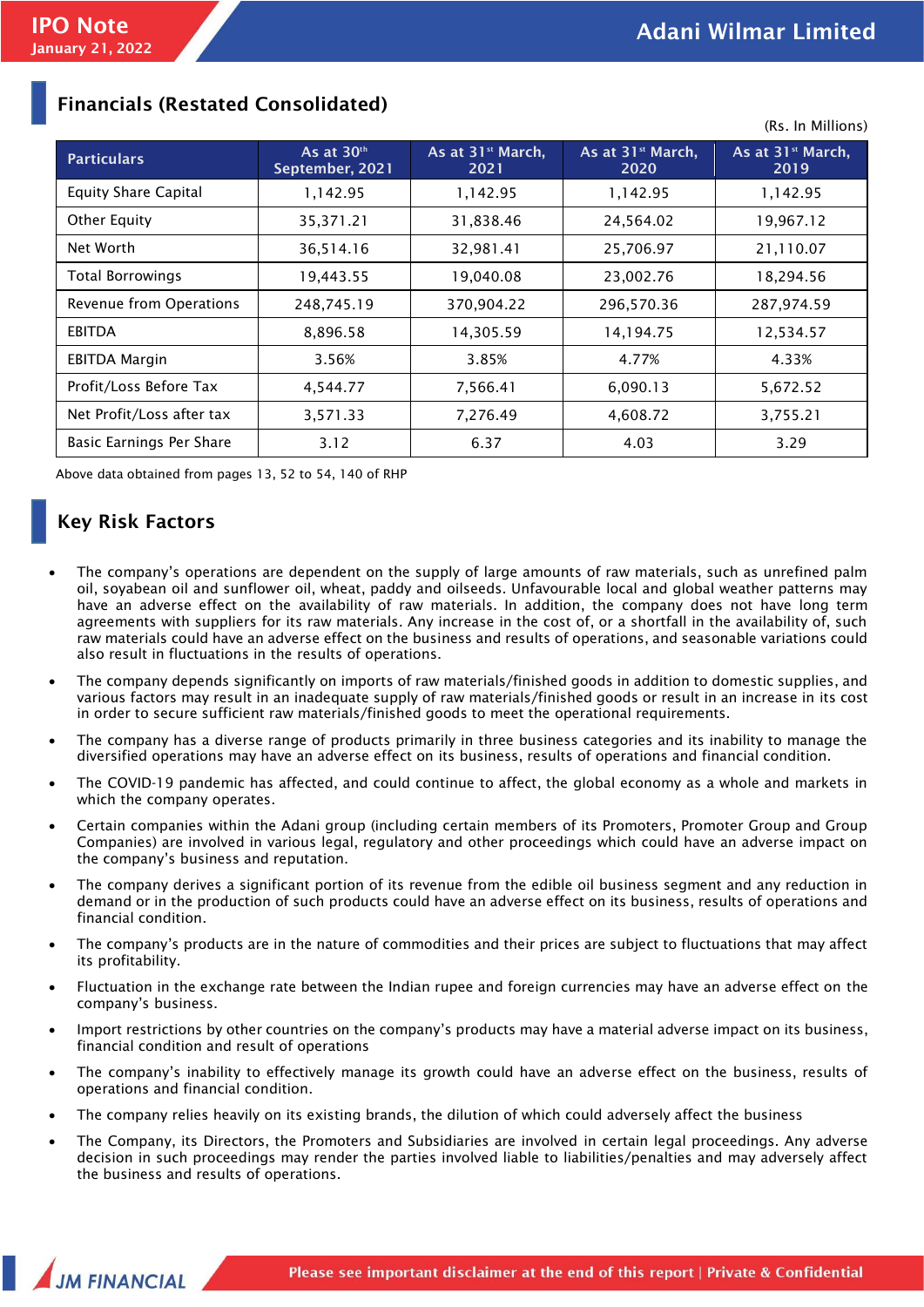- The company's funding requirements and proposed deployment of the Net Proceeds are based on management estimates and a report from L&T Technology Services Limited and may be subject to changes based on various factors, some of which are beyond its control.
- The company intends to utilise a portion of the Net Proceeds for funding its capital expenditure requirements and for purchase of certain plant and machinery. It is yet to place orders for such capital expenditure and purchase of plant and machinery. Further, the company's proposed capacity expansion plans relating to its manufacturing facilities are subject to the risk of unanticipated delays in implementation and cost overruns.
- The company has indebtedness and may incur additional indebtedness in the future, which may adversely affect its business and results of operations.
- The company may inadvertently deliver genetically modified organisms ("GMOs") to those customers that request GMO-free products.
- The company's operations are subject to various hazards and could expose it to the risk of liabilities, loss of revenue and increased expenses.
- Certain members of its Promoter Group, Directors and related entities have interests in certain companies, which are in businesses similar to the company's and this may result in potential conflicts of interest.
- The company's financing agreements entail interest at variable rates and any increases in interest rates may adversely affect the results of operations.
- The company may be unable to grow its business in semi urban and rural markets, which may adversely affect the business prospects and results of operations.
- Certain of its corporate filings and records are not traceable. The company cannot assure that regulatory proceedings or actions will not be initiated against it in the future and it will not be subject to any penalty imposed by the competent regulatory authority in this regard.
- The company has in the past entered into related party transactions and may continue to do so in the future, which may potentially involve conflicts of interest with the equity shareholders.
- The company has certain contingent liabilities that have not been provided for in its financial statements, which, if they materialize, may adversely affect the financial condition.
- The Company is currently a joint venture between the Promoters and it will continue to be controlled by its Promoters after completion of the Issue, which may limit the investor's ability to influence the outcome of matters submitted for approval of the shareholders.

Please read carefully the Risk Factors given in detail in section II (page 21 onwards) in RHP